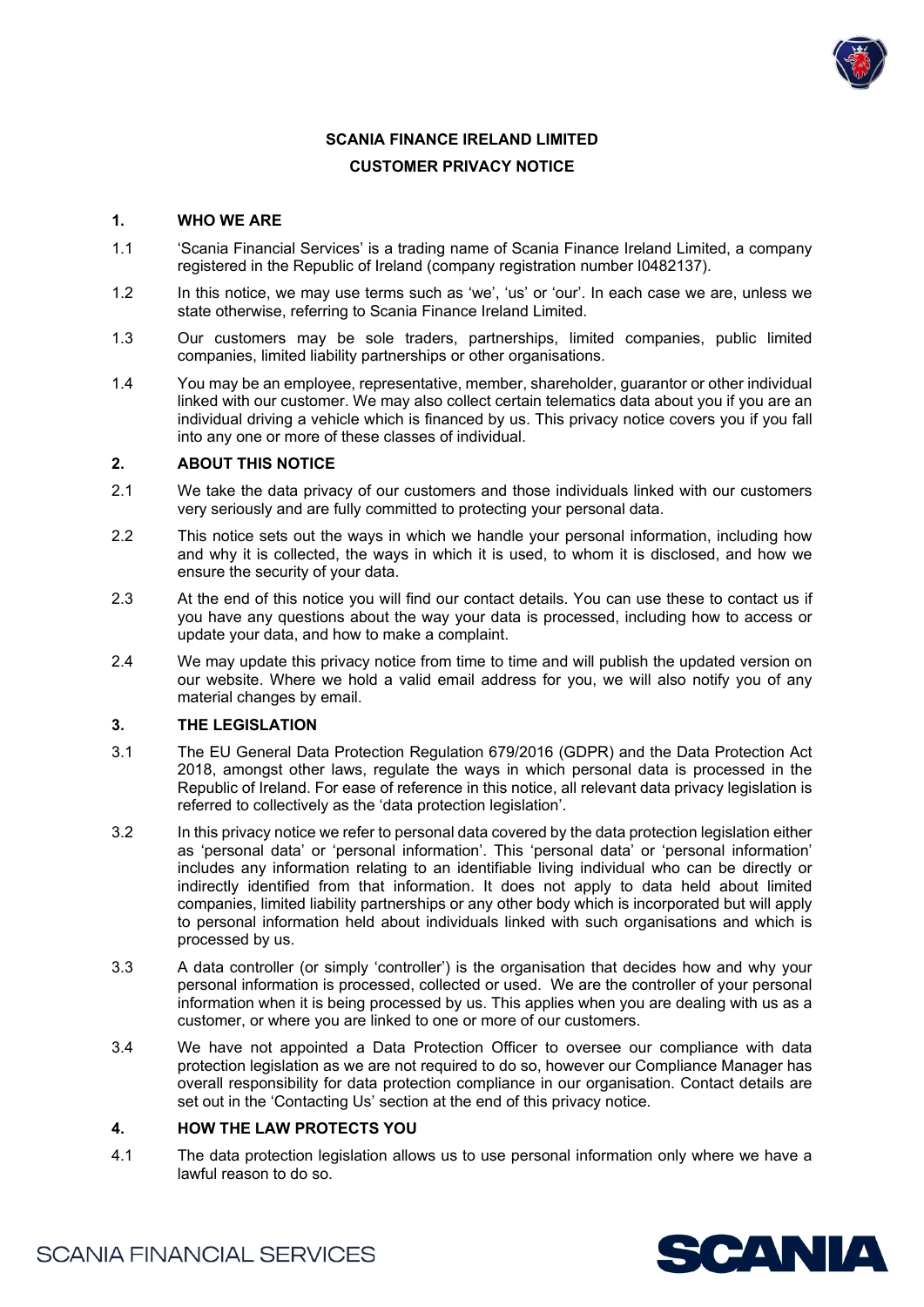

- 4.2 We recognise that business relationships are built on trust and acknowledge our responsibility to keep your personal data safe and secure at all times. We will never sell your personal data.
- 4.3 We will only process your personal data in accordance with all applicable data protection legislation and will adhere to its principles as they apply to us.

#### **5. PERSONAL INFORMATION WE PROCESS ABOUT YOU**

- 5.1 When you interact with us, in the context of a customer relationship you have with us or a customer relationship that an organisation with which you are linked has with us, you may provide us with or we may obtain personal information about you, such as information concerning your:
	- 5.1.1 personal contact details such as your name, title, address, telephone number and personal or personalised email address,
	- 5.1.2 date of birth, gender and marital status;
	- 5.1.3 social security number and other tax or governmental identifiers;
	- 5.1.4 bank accounts, payments and tax status;
	- 5.1.5 contracts you have with us and information relating to those contracts including contract terms and disputes;
	- 5.1.6 identification documents and information such as passport, utility bills, identity cards and signature;
	- 5.1.7 work records, which may include job titles, work history, professional memberships, education and professional records/qualifications;
	- 5.1.8 images and movements obtained through CCTV footage and information obtained through other electronic means such as photographic images, video and voice recordings;
	- 5.1.9 use of our information and communications systems, including any computers that we allow you to access, passwords, personal identification numbers, IP addresses, user names, details of your browser and operating system, the website from which you visit our website, details about any visit by you to our website or our customer facing IT systems and other IT system identifying information;
	- 5.1.10 personal history and information including hobbies, interests, family details and dietary requirements;
	- 5.1.11 advisors appointed by you including lawyers, accountants and financial advisors;
	- 5.1.12 business information including property and assets owned by you, transactions, amounts paid or owed, and accounting records;
	- 5.1.13 creditworthiness in order to establish whether to enter into or continue a business relationship with you or an organisation with which you are linked;
	- 5.1.14 communications with us, including those you send to us and receive from us, and details of any claims, letters, emails, SMS, MMS, social media communication/posts and other electronic communication (which may in some cases include audio recording of telephone conversations);
	- 5.1.15 responses to any feedback forms, surveys, competitions or promotions;
	- 5.1.16 image and movements (including video and/or photographic recordings), likeness, statements, interview transcripts and voice recordings where you have agreed to participate in a testimonial or case study;
	- 5.1.17 marketing preferences so that we know whether and how we should contact you, and to enable us to administer any subscriptions you have with us;
	- 5.1.18 attendance at events or functions; and

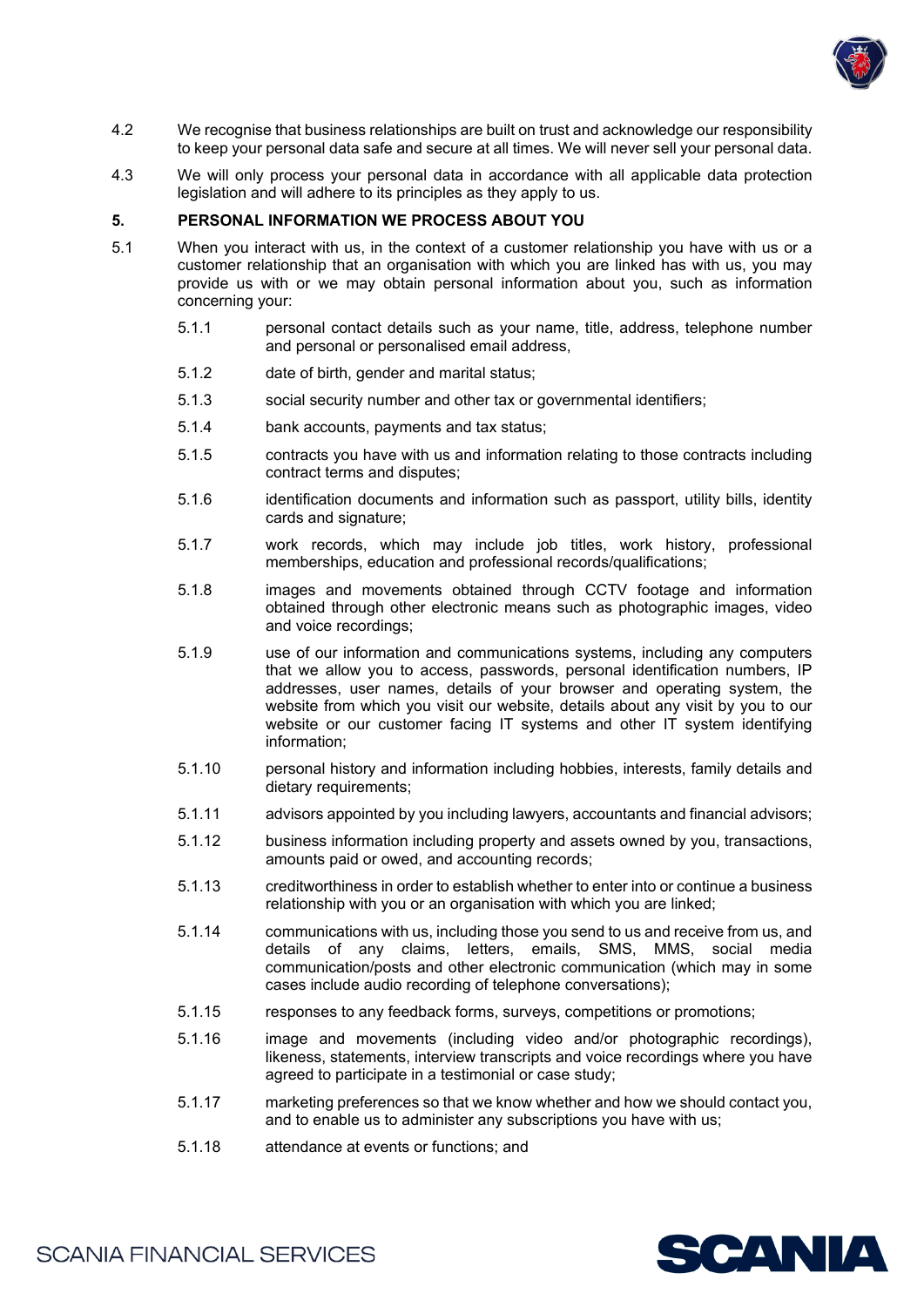

- 5.1.19 telematics and other vehicle information to the extent you drive any vehicles financed by us.
- 5.2 Depending on the nature of our interactions with you, there may be certain essential personal information that we must collect from you in the context of your relationship with us. This will vary depending on the relationship we have with you.
- 5.3 We may also ask you for additional personal information which it is optional for you to provide but which will allow us to better tailor our relationship with you. For example, you may provide us with additional contact details to make it easier for us to get in touch with you, or with additional information about your dietary preferences in connection with a company event.
- 5.4 We will always aim to make it clear which personal information is essential for you to provide and which personal information is optional. However, if you are unsure as to whether you are required to provide any particular piece of personal information please ask us.
- 5.5 We do not generally collect any special category personal data about you but where it is necessary for us to process any special category data, we will process it on the basis of legal obligations or based on your explicit consent.
- 5.6 'Special category' data includes information about your race or ethnicity, religious beliefs, sexual orientation, political opinions, trade union memberships, health (including any medical condition, health and sickness records, medical records and health professional information and disability information) and biometric information, such as fingerprints or retina scans.
- 5.7 We may in limited cases process criminal records information in relation to you and if we do so we will process it on the basis of legal obligations or based on your explicit consent.
- 5.8 We may not collect all of the above types of personal data about you, and what we do collect will depend upon the nature of your relationship with us.

#### **6. OUR BASIS FOR PROCESSING YOUR PERSONAL INFORMATION**

- 6.1 For the purposes of your relationship with us, the law states that we must have one or more of the following reasons for processing your personal information:
	- 6.1.1 For the performance of a contract we have with you
	- 6.1.2 Where it is necessary for us to comply with our legal obligations
	- 6.1.3 Where it is in our legitimate interest to do so, for example where you are linked with an organisation that is our customer;
	- 6.1.4 Where you have provided consent to it.
- 6.2 A "legitimate interest" is where we have a business or commercial reason to process your personal information and it is not unfair to you for us to do so.
- 6.3 In the limited circumstances where it is necessary for us to process special category or criminal records information in relation to you, we will process it on the basis of legal obligations or based on your explicit consent.
- 6.4 For further information about how we process your personal data please see the section below entitled "How We Use Your Personal Data".
- 6.5 If you provide us with the personal data of other individuals, please share this privacy notice with them. They have the same rights as set out in this privacy notice, including a right to be informed about what personal information we hold about them, how we collect it and how we may use and share that information.

# **7. HOW WE COLLECT PERSONAL DATA**

- 7.1 We may collect personal information about you, and information about your business, from other organisations within our group of companies. We may also collect your personal information (depending upon your link with our customer(s)) from the following sources.
- 7.2 Data you provide to us:
	- 7.2.1 When you apply for a finance or insurance product from us

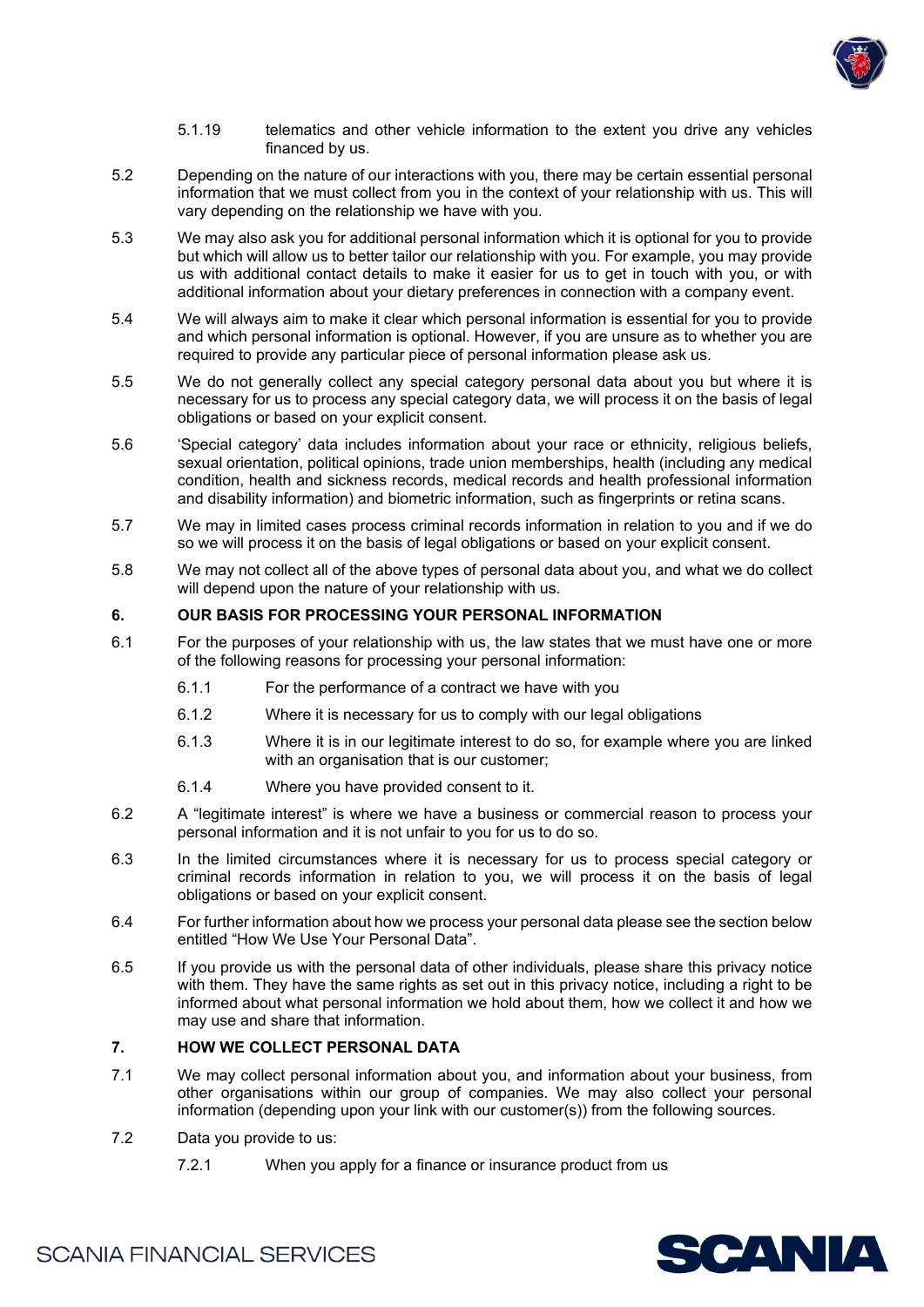

- 7.2.2 When you notify us of a change of your personal details
- 7.2.3 When you agree to act as a personal guarantor for a finance product
- 7.2.4 When you make a claim on a Scania insurance product
- 7.2.5 When you submit an enquiry on the Scania Ireland website
- 7.2.6 When you make a credit or debit card payment to us
- 7.2.7 In emails, letters and other communications you send to us
- 7.2.8 In face-to-face or telephone discussions with our sales or administrative staff.
- 7.3 Data from third parties we work with:
	- 7.3.1 An organisation with which you are linked
	- 7.3.2 Service providers to us, such as IT service providers, or telematics service providers where you drive a vehicle financed by us
	- 7.3.3 Independent Scania dealers
	- 7.3.4 Other companies and brokers that introduce you to us
	- 7.3.5 Credit Reference Agencies ("CRAs")
	- 7.3.6 Public information sources such as the Register of Electors or Companies Registration Office
	- 7.3.7 Agents and introducers working on our behalf
	- 7.3.8 Our advisors and representatives or your advisors and representatives
	- 7.3.9 Government, law enforcement and security agencies.
- 7.4 We may also collect data about you from our website and/or when you use our electronic services (such as e-signature).

# **8. COOKIES**

- 8.1 The Scania website uses cookies to distinguish you from other users. This helps us to provide you with a positive experience when you use the website and helps us to make improvements to our service.
- 8.2 For more detailed information on our use of cookies, please see the Cookies Policy.

#### **9. WHO WE SHARE YOUR PERSONAL DATA WITH**

- 9.1 We may share your personal information with other companies within our group of companies and with other organisations such as:
	- 9.1.1 Independent Scania dealers
	- 9.1.2 Broker or funding partners that we introduce you to
	- 9.1.3 Organisations that introduce you to us
	- 9.1.4 If you apply for insurance through us, our insurance partner, the insurer and any reinsurers
	- 9.1.5 Credit Reference Agencies ("CRAs")
	- 9.1.6 Fraud prevention agencies
	- 9.1.7 Organisations that process contract signatures on our behalf, such as Adobe, Scrive or DocuSign
	- 9.1.8 Organisations that process payments on our behalf, such as under the SEPA Direct Debit scheme
	- 9.1.9 The Revenue Commissioners, regulators and other authorities with whom we are under a legal obligation to share or are permitted to share your personal data
	- 9.1.10 Vehicle repossession agents

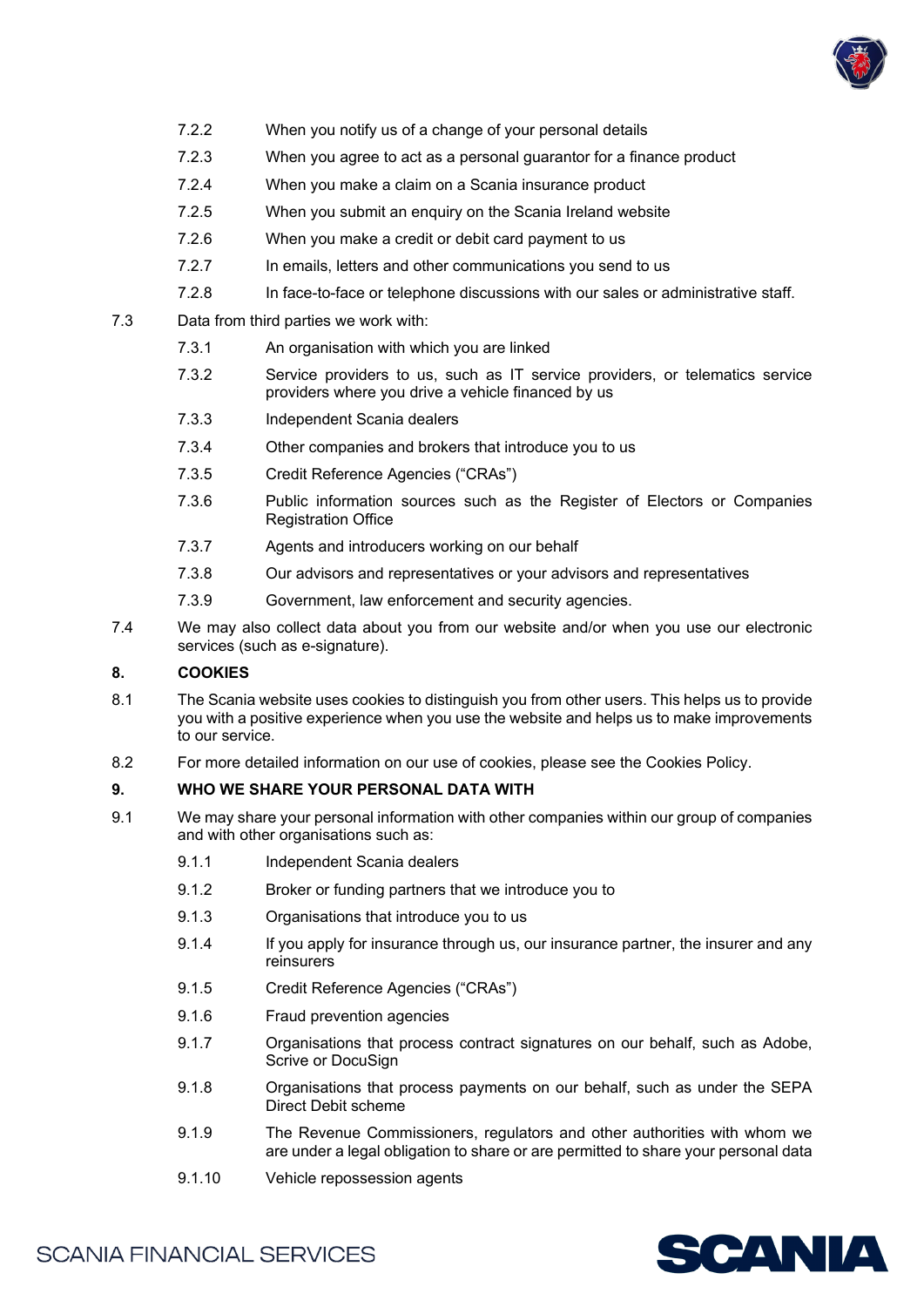

- 9.1.11 Service providers to our business, such as IT service providers or telematics service providers
- 9.1.12 Our advisors and representatives or your advisors and representatives
- 9.1.13 Purchasers of our business: buyers or prospective buyers to whom we sell or negotiate to sell our business
- 9.1.14 Police, law enforcement and security services: to assist with the investigation and prevention of crime and the protection of national security
- 9.1.15 Organisations you ask us to share your personal data with.
- 9.2 Where we share your data with third parties, we will take appropriate steps with the aim of ensuring that your rights continue to be protected. We will only provide personal information that is necessary and for specific purposes. We have agreements in place with any third parties that process personal data on our behalf that require them to safeguard your personal data and comply with our data privacy principles as given within this privacy notice. Please note that some third parties will have a direct relationship with you.
- 9.3 We may transfer your personal information to a third party, as part of a sale of some or all of our business and assets, or as part of a business restructuring or reorganisation. We may also transfer your personal information to legal or regulatory authorities where we are under a legal duty to do so or where we are permitted to do so.

#### **10. HOW WE USE YOUR PERSONAL DATA**

- 10.1 The purpose of our processing of personal data is primarily the management and administration of our customer contracts, to fulfil and enforce our customer contracts, to manage our relationship with our customers and to meet our legal and regulatory obligations. We may also carry out marketing activities.
- 10.2 For the performance of a contract we have with you:

We may use your personal data to fulfil, apply or enforce the terms of a contract we have with you, or in order to take steps to prepare the terms and documentation before entering into such a contract, including for the following purposes:

- 10.2.1 to provide you with a finance or insurance quote, either directly or via a truck salesperson located within a dealership
- 10.2.2 to prepare a credit or insurance application proposal on your behalf
- 10.2.3 to prepare your contract and set up your finance agreement or insurance policy on our systems
- 10.2.4 to facilitate, where applicable, the electronic signing of your finance agreement or other necessary documentation
- 10.2.5 to register your business as a customer on our loan and leasing system and/or our insurance policy management system
- 10.2.6 to maintain and administer your finance agreement or insurance policy and to manage our relationship with you
- 10.2.7 to keep you informed about your finance agreement or insurance policy, such as to remind you about its upcoming expiry
- 10.2.8 to exercise our rights under contracts you have with us, such as to repossess vehicles financed by us, or to chase arrears and bad debts where payments, rentals or finance repayments are not made in full and on time.
- 10.3 Where it is in our legitimate interest:

We may process your personal data where it is necessary for us to pursue our legitimate business interests, such as for the following purposes:

10.3.1 to enter into, perform and manage a customer relationship with an organisation with which you are linked

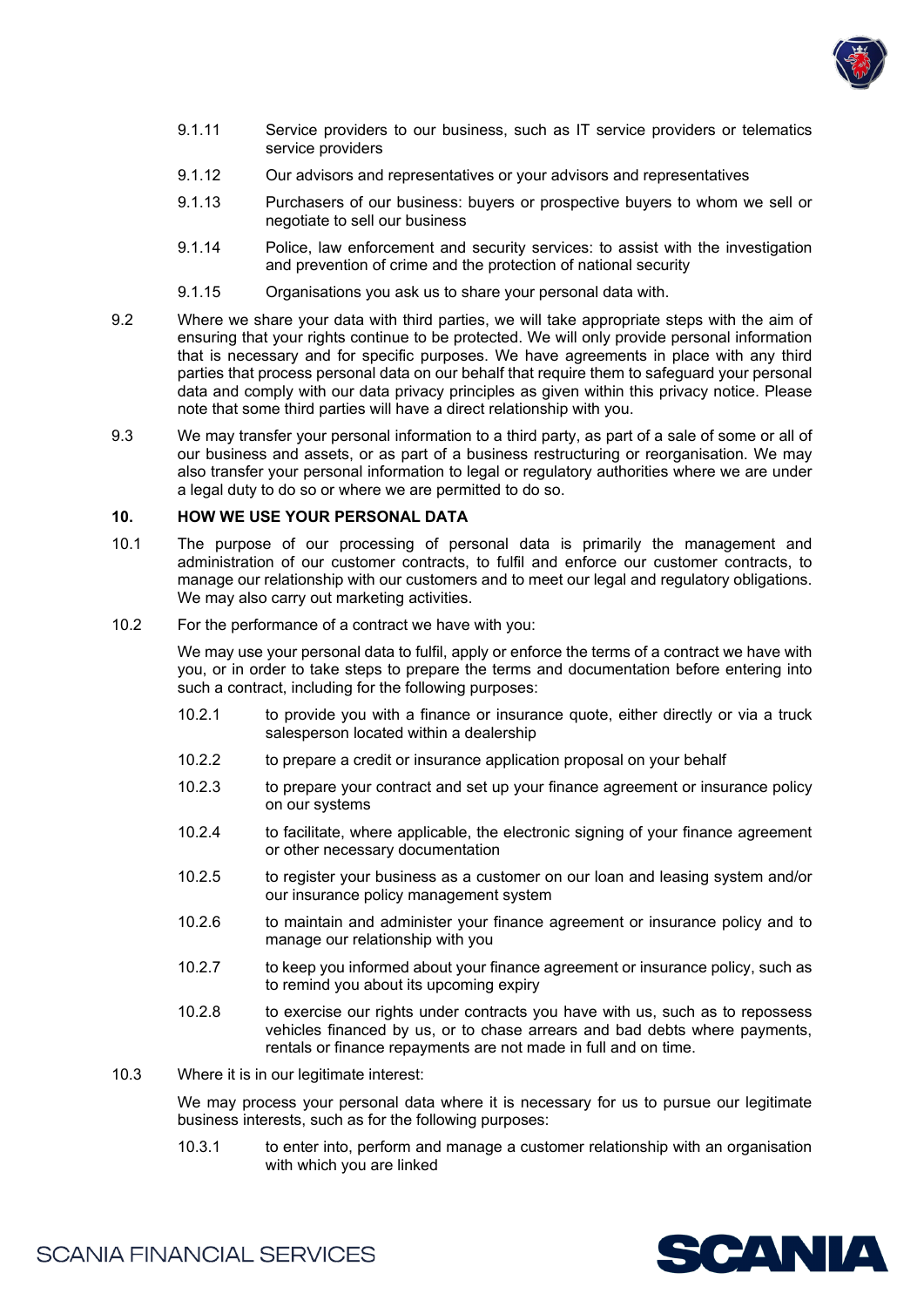

- 10.3.2 to consider an applicant's eligibility for finance (please also see the section entitled "Credit Reference Agencies", given later in this notice)
- 10.3.3 to maintain and keep up-to-date our customer and contacts database
- 10.3.4 to chase arrears and bad debts and, in the event that a business is no longer able to keep up lease payments or finance repayments, to recover our assets
- 10.3.5 to protect our legal rights and to bring or defend legal proceedings
- 10.3.6 to maintain a register of personal guarantors in the event of default
- 10.3.7 to conduct customer satisfaction surveys and other market research to ensure that our service is of the standard you would expect
- 10.3.8 to correspond and communicate with you as a customer
- 10.3.9 for administrative purposes such as to handle queries or complaints
- 10.3.10 to comply with your requests, such as to maintain our "unsubscribe" and "do not contact" databases
- 10.3.11 for customer analysis to inform our marketing strategy
- 10.3.12 to keep you informed about Scania news and to contact you about finance, insurance and other Scania products that we believe may be of interest to your business based on products you already receive from our group (other than where we rely on your consent)
- 10.3.13 for the prevention of fraud and other criminal activity
- 10.3.14 for information security purposes: for us to take steps to ensure the adequate protection of your personal information
- 10.3.15 to prepare reports and customer analysis for internal and group reporting purposes
- 10.3.16 to make improvements to the operation or efficiency of our databases and systems, such as by combining and consolidating customer or other records
- 10.4 We will process your personal data where it is necessary for us to comply with our legal duty, such as:
	- 10.4.1 to maintain accounting and other records as required by tax and accounting legislation
	- 10.4.2 to ensure we hold accurate and up-to-date information about you and your business
	- 10.4.3 to confirm your identity when you contact us
	- 10.4.4 to assist legal and regulatory authorities such as the police, Revenue or other investigative or criminal investigation body
	- 10.4.5 to comply with our duties under anti-money laundering and terrorist financing legislation
	- 10.4.6 to comply with other obligations as required by any applicable law or regulation.
- 10.5 We may also process your personal data where you have consented for us to do so for the following purposes:
	- 10.5.1 to make initial contact with you where you have made an enquiry or requested a call back
	- 10.5.2 to supply brochures, information leaflets and other material that you have specifically requested from us
	- 10.5.3 to share your details with third parties where you have specifically requested for us to do so

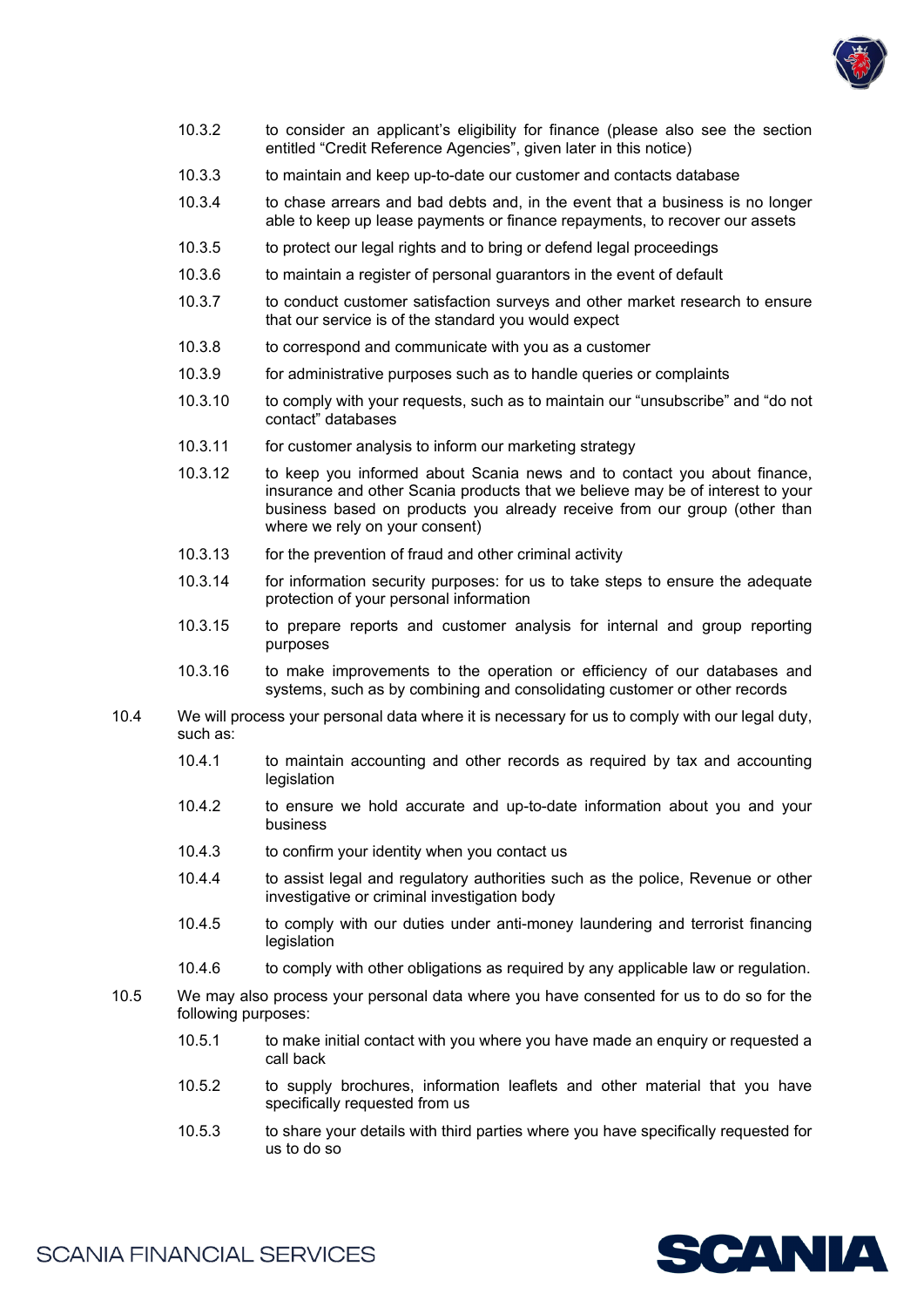

- 10.5.4 to keep you informed about Scania news and to contact you about finance, insurance and other Scania products that we believe could be of interest to your business based on products you already receive from our group (please also see the section entitled "Marketing", given later in this notice).
- 10.6 Where we rely on your consent to process your personal data, you are entitled at any time to withdraw your consent to us processing your personal data in these ways. Please see the section below entitled "How to Withdraw Your Consent" for further details.
- 10.7 We may also record or hold personal data about you even where we have refused to enter into an agreement or contractual relationship with you or an organisation with which you are linked. This will be in order to inform you, or the organisation with which you are linked, of our decision, to document the rejection in the event that we are, at some later time, required to justify this decision, and for record keeping purposes.

#### **11. AUTOMATED DECISIONS**

- 11.1 We may use credit scoring or some other automated decision-making tool as part of the assessment of a customer's eligibility for a finance product and ability to pay. We may also use such tools to assess the ability of a guarantor to meet any liability under their guarantee.
- 11.2 Where such systems are used, the outcome of any credit scoring or automated decisionmaking tool will be reviewed by an underwriter such that no credit decision will be made solely on the basis of an automated process.

#### **12. CREDIT REFERENCE AGENCIES**

- 12.1 When you, or an organisation with which you are linked, apply for products or services from us, we may search your records at one or more credit reference agencies ("CRAs"), which may include both identity and credit checks. Where the applicant is a company or other corporate entity (as opposed to where you are applying for products or services yourself as a sole trader or a partner in a partnership) then this section about CRAs will only apply where you are a director, key shareholder, member or a proposed guarantor for that organisation.
- 12.2 We will use this data to:
	- 12.2.1 Assess the creditworthiness of an application and the customer's ability to afford rentals, repayments or other payments to us
	- 12.2.2 Verify the accuracy of the data you or your organisation have provided to us
	- 12.2.3 Help detect and prevent financial crime
	- 12.2.4 Where you have applied to act as a personal guarantor, assess your financial suitability to act as a guarantor.
- 12.3 When we search the CRAs for information about you or the organisation with which you are linked, the CRAs will note this credit search on the relevant credit file. Other lenders may be able to see this and we may see credit searches from other lenders.
- 12.4 In the Republic of Ireland, we search your records using Vision-Net. For further information about how Vision-Net processes your personal data and your rights as an individual under the data protection legislation, please visit the privacy pages of the Vision-Net website at [www.vision-net.ie/privacy.jsp](http://www.vision-net.ie/privacy.jsp)
- 12.5 Where you are, or have been, a resident of the United Kingdom, we may search your records using Experian, a UK-based CRA. Further detail about Experian, its role as a fraud prevention agency, the data it holds, the ways in which it uses and shares personal information, its data retention periods and your data protection rights are explained in more detail in its Credit Reference Agency Information Notice or "CRAIN". This is accessible at [www.experian.co.uk/crain](http://www.experian.co.uk/crain)

# **13. FRAUD PREVENTION & ANTI-MONEY LAUNDERING**

13.1 We will process personal data in order to fulfil our investigation and reporting obligations regarding suspicious transactions under, amongst other legislation, the Criminal Justice (Money Laundering and Terrorist Financing) Act 2010. We are required to report transactions to the Garda National Economic Crime Bureau's Financial Intelligence Unit ("FIU") where

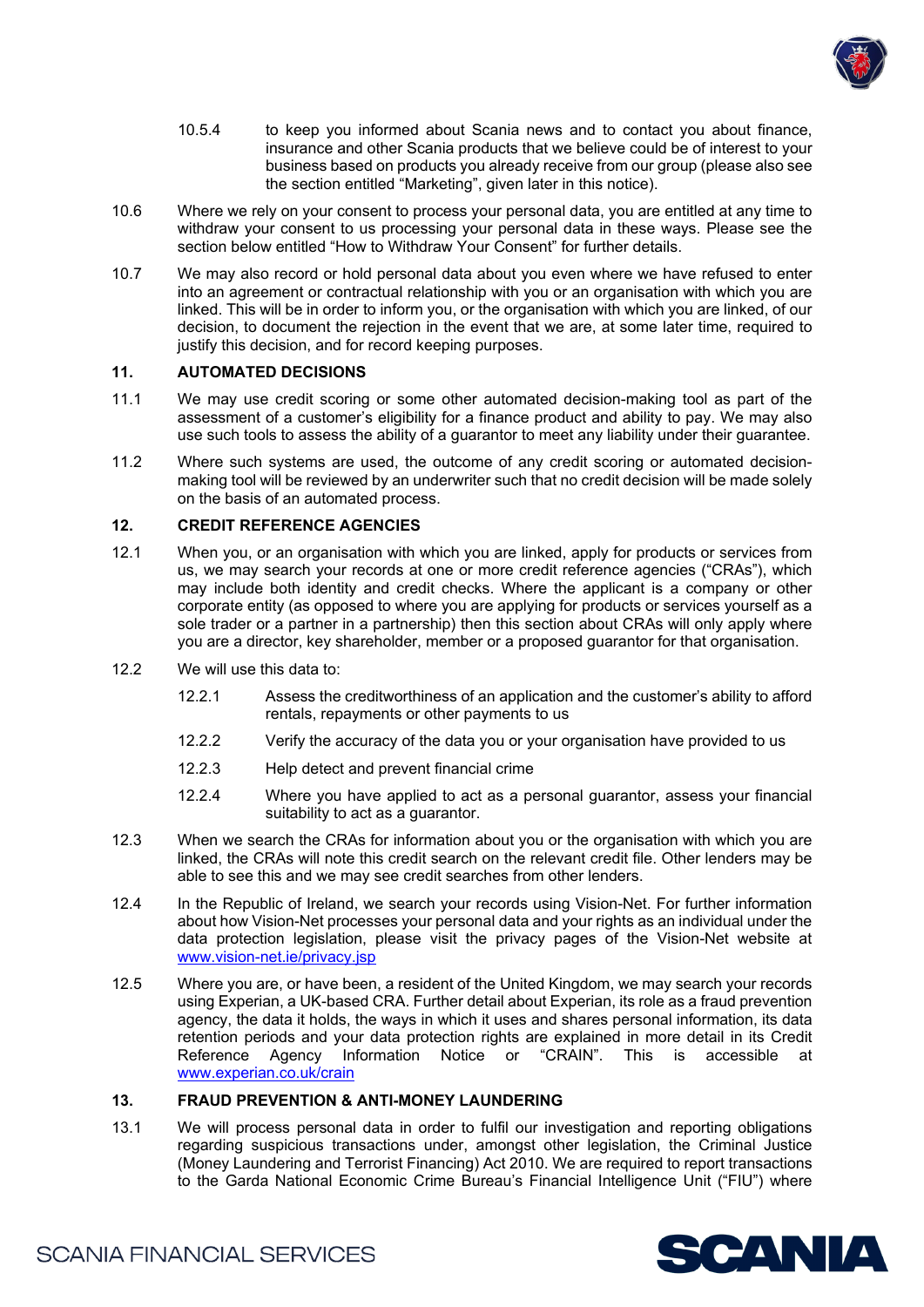

there is a suspicion that such transactions represent money laundering, terrorist financing or other proceeds of crime.

#### **14. TRANSFER OF YOUR DATA OUTSIDE THE EEA**

- 14.1 Your personal data and any special category personal data is stored electronically on our secure servers and those of our group companies, all of which are located within the European Economic Area ('EEA'). Your personal data and special category personal data may also be stored in hard copy form at our premises or in secure external storage.
- 14.2 We will only ever transfer your data outside the EEA to:
	- 14.2.1 Follow your instructions
	- 14.2.2 Comply with a legal duty
	- 14.2.3 Provide you with services you are using or accessing whilst you are situated outside the EEA
	- 14.2.4 Provide information to our agents, advisors and/or fellow group companies who we use to help administer your account or the account of an organisation with which you are linked.
- 14.3 Where we do transfer information outside the EEA, we will take appropriate steps with the aim of ensuring that it is protected in the same way as if it was processed within the EEA. To that end, we will ensure one or more of the following safeguards:
	- 14.3.1 Transfer it to a country outside the EEA but which has privacy laws that give the same or a comparable level of protection as those within the EEA
	- 14.3.2 Put in place a contract with the recipient of the data which requires them to protect it to the same standards as those within the EEA
	- 14.3.3 Transfer it to organisations that are part of the Privacy Shield. The Privacy Shield is a framework which sets privacy standards for data transfers between the United States and the countries of the European Union ('EU') and ensures shared standards which are similar to those applicable within the EEA.
- 14.4 More information about the adequate protection of data transfers outside the EU/EEA can be found on the European Commission website at [https://ec.europa.eu/info/law/law-topic/data](https://ec.europa.eu/info/law/law-topic/data-protection_en.)[protection\\_en.](https://ec.europa.eu/info/law/law-topic/data-protection_en.)
- 14.5 Our directors, employees and other individuals working for us may in limited circumstances access personal information from outside the EEA if they are physically located outside the EEA at the time of access. If they do so, such access will be subject to our security measures and under contractual or other arrangements with us which are subject to Irish Law and afford the same legal protections that would apply to accessing personal data from within Ireland.
- 14.6 If you have any questions about transfers of personal data, please contact us using the details provided in the Contacting Us section of this privacy notice.

#### **15. IF YOU CHOOSE NOT TO PROVIDE YOUR PERSONAL DATA**

- 15.1 We may need to collect personal information in order to comply with the law, or under the terms of a contract we have with you or an organisation with which you are linked.
- 15.2 If you choose not to give us this personal information, it may delay or prevent us from meeting our obligations or from arranging and administering the relevant contract(s). This could mean that we refuse or cancel a product or service you or the organisation with which you are linked have with us.
- 15.3 Any data collection that is optional will be made clear to you at the point of collection or application.

#### **16. MARKETING**

16.1 We may use the details we hold about you and your business, including personal information such as your name, address and contact details, to provide company updates and newsletters from Scania Financial Services and our group of companies, to conduct customer satisfaction

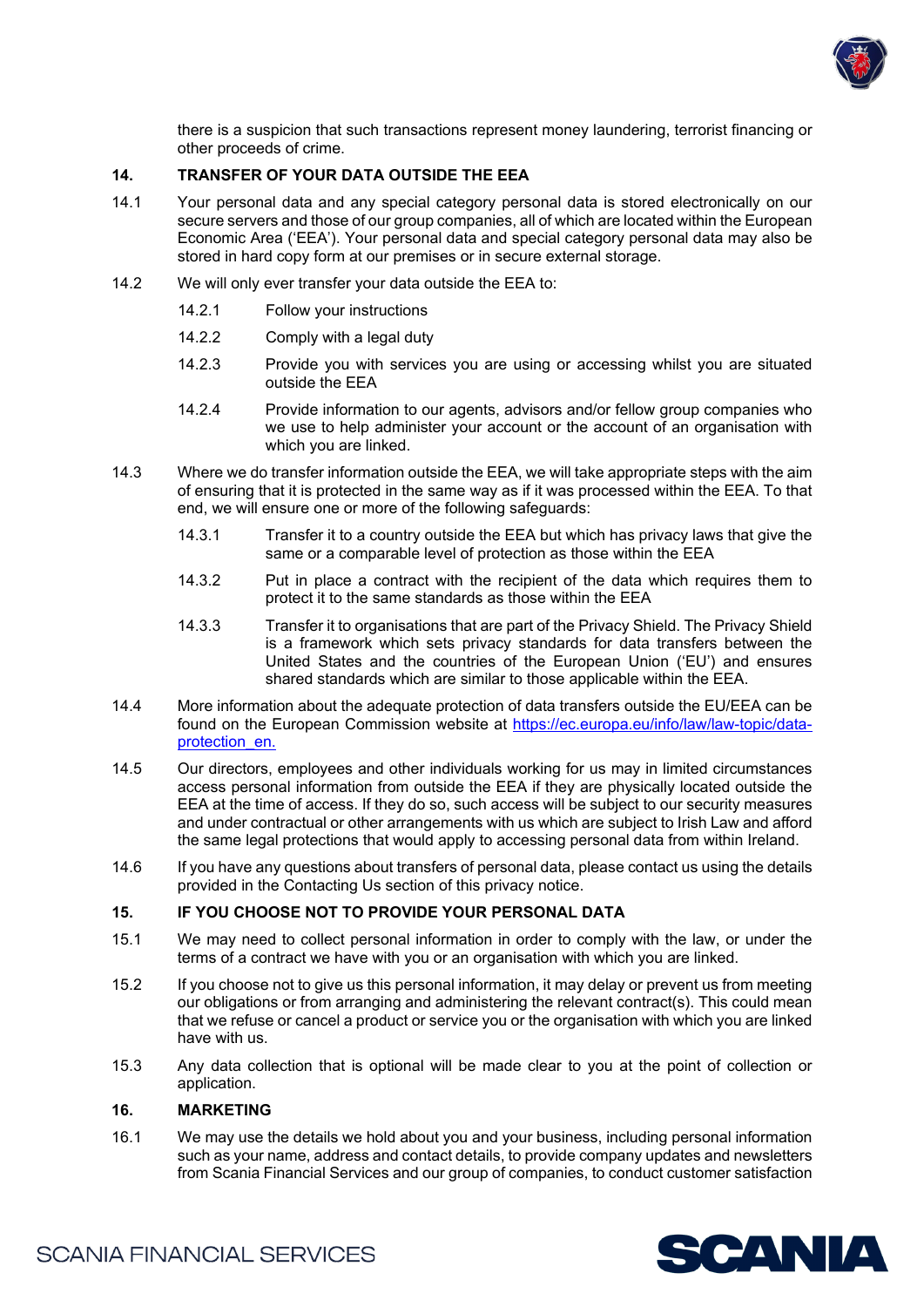

surveys or to contact you about products and services related to those you currently receive from Scania companies, or have used in the past. These communications may include information about:

- 16.1.1 Finance, insurance and other similar services offered by us
- 16.1.2 Special offers, campaigns and incentives
- 16.1.3 Bundled vehicle and service packages supplied by our group of companies.
- 16.2 Where we rely on your consent to provide marketing communications to you, we may, from time to time, ask you to refresh your marketing preferences and confirm that you consent to receive future marketing communications from us.
- 16.3 You may withdraw your consent at any time. Details can be found in the section below entitled "How to Withdraw Your Consent". You may also use the 'Unsubscribe' button at the bottom of our messages to opt out of future direct marketing from us.

# **17. HOW DO WE PROTECT YOUR PERSONAL INFORMATION?**

- 17.1 Whilst no system is completely secure, we and our group companies, have technical and organisational security arrangements in place to protect your personal information against unauthorised access, improper use, alteration, destruction or accidental loss.
- 17.2 Personal data held and processed by us may be stored in manual or electronic filing systems.
- 17.3 We seek to continually improve our security measures in line with technological advancements.

#### **18. HOW LONG WILL WE KEEP YOUR PERSONAL DATA?**

- 18.1 We will retain your personal data for as long as you or the customer with which you are linked remain our customer.
- 18.2 At the point our business relationship with you or the customer with which you are linked ends, we may keep your data for a period of up to 7 years for one or more of the following purposes:
	- 18.2.1 To respond to any queries or complaints
	- 18.2.2 To demonstrate that we treated you fairly
	- 18.2.3 To pursue or defend legal claims
	- 18.2.4 To maintain records according to rules that apply to us.
- 18.3 We may keep your data for longer than 7 years where this is required for legal or regulatory reasons.
- 18.4 We may also keep your data for the purposes of statistical analysis. Where we do so, we will ensure that your privacy is protected and that your data is used strictly for these purposes only. We will not keep your personal information in an identifiable format for longer than is necessary.

#### **19. YOUR RIGHTS**

- 19.1 You have certain rights as a data subject under the data protection legislation, including the right:
	- 19.1.1 to be informed about how your personal information is being used;
	- 19.1.2 to access the personal information we hold about you;
	- 19.1.3 to have your personal data corrected where it is inaccurate or out of date;
	- 19.1.4 to be 'forgotten', i.e. to have your personal data erased in certain circumstances and where it is no longer required and where we no longer have a lawful reason for holding your information;
	- 19.1.5 to request that your personal data be transferred to another 'controller' (person or organisation) in certain circumstances;

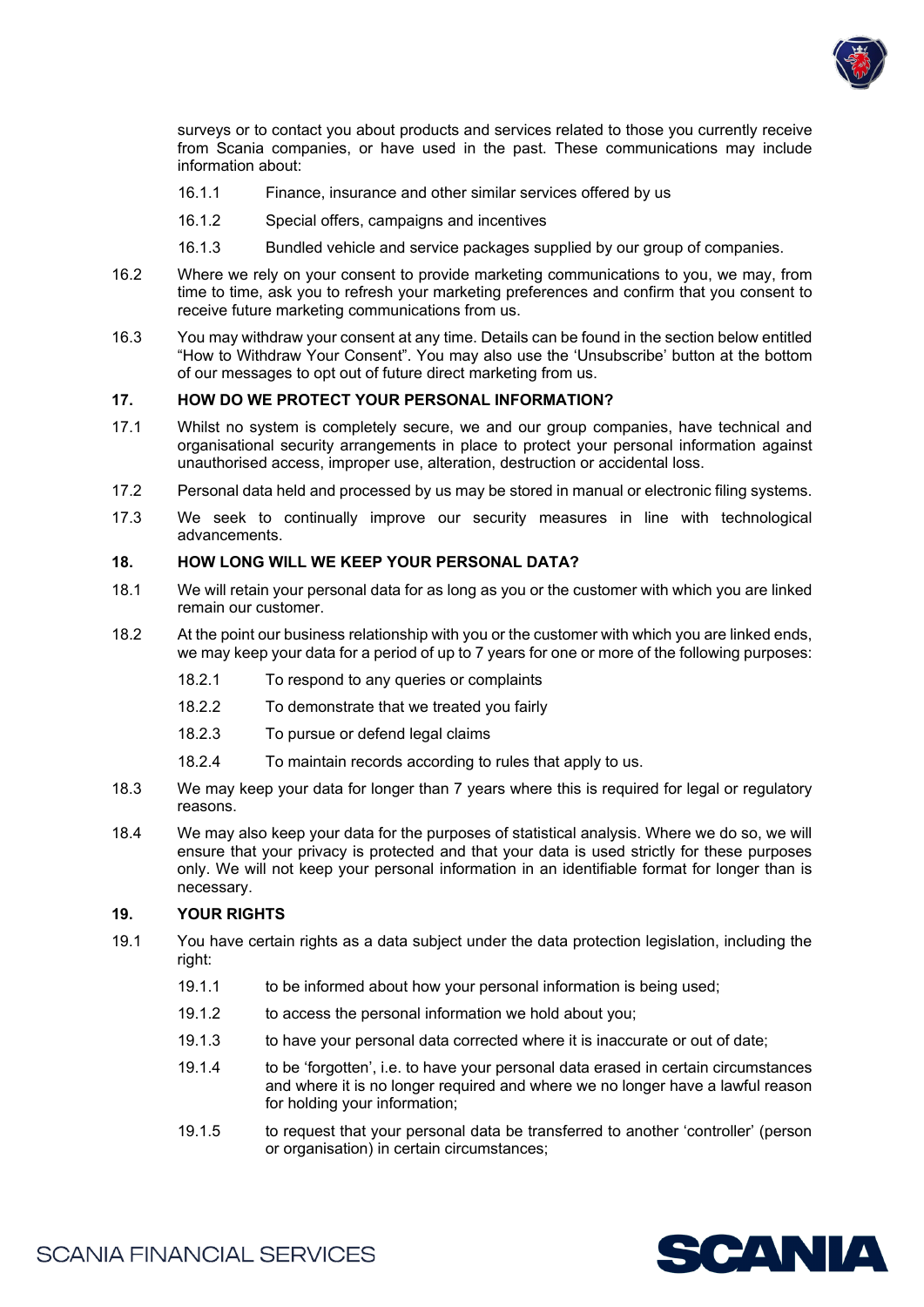

- 19.1.6 to request that the processing of your personal data be restricted, for example where you believe it is unlawful for us to process it, you believe the information we hold is inaccurate, you have objected to its use and our investigation is pending, or we no longer require your information but you require us to keep it for legal reasons;
- 19.1.7 to object to the processing of your personal data in certain circumstances, particularly where we rely on 'legitimate business interest' as a lawful basis for the processing of your data;
- 19.1.8 to object to certain automated decision-making processes using your personal information;
- 19.1.9 to withdraw consent to processing where we rely on this as the only lawful basis for processing. If you withdraw your consent, our use of your personal data before your withdrawal remains lawful; and
- 19.1.10 to complain to a supervisory body. Please see the section entitled Complaints and Contacting the Regulator below.
- 19.2 You should note that some of these rights, for example the right to require us to transfer your data to another controller or the right to object to automated decision making, may not apply as they have specific requirements and exemptions which may not apply to personal information recorded and stored by us.
- 19.3 Other rights, however, are absolute rights and have no conditions attached, such as your right to withdraw consent or to object to processing for the purposes of direct marketing.
- 19.4 The way we process your personal data and the legal basis upon which we rely to process it may affect the extent to which these rights apply. If we choose not to action any request from you, we will explain the reasons for our refusal.
- 19.5 We may request evidence of your identity before processing any request. This is to ensure the security of your personal information.
- 19.6 If you would like to exercise any of these rights, please contact us using the contact details provided in the Contacting Us section at the end of this privacy notice.

#### **20. HOW TO WITHDRAW YOUR CONSENT**

- 20.1 Where we rely on your consent to process your personal data, you may withdraw your consent at any time. We may nevertheless continue to process your personal data if we have other lawful reasons to do so.
- 20.2 Please be aware that, if you withdraw your consent, we may not be able to provide our products and services to you or the organisation with which you are linked.
- 20.3 If you wish to withdraw your consent, please contact us using the contact details provided in the Contacting Us section at the end of this privacy notice. Withdrawal of your consent does not affect the lawfulness of our use of your personal data before you withdrew your consent.
- 20.4 If you wish to withdraw your consent to any direct marketing to which you have previously opted in, you may also use the 'Update My Marketing Preferences' or 'Unsubscribe' options contained in our emails and other marketing messages.

# **21. COMPLAINTS AND CONTACTING THE REGULATOR**

- 21.1 If you are unhappy with the way we are using your personal information you can make a complaint to the Data Protection Commission or your local data protection regulator.
- 21.2 However, we are here to help and would strongly encourage you to first contact us directly in the event of any query or complaint and we will do all we can to resolve any issues you may raise. Please see the contact details provided in the Contacting Us section at the end of this privacy notice.
- 21.3 If you feel that your information has not been handled correctly or you are unhappy with our response to your request(s) and you wish to make a complaint to the Data Protection Commission, they can be contacted by visiting [www.dataprotection.ie.](http://www.dataprotection.ie/)